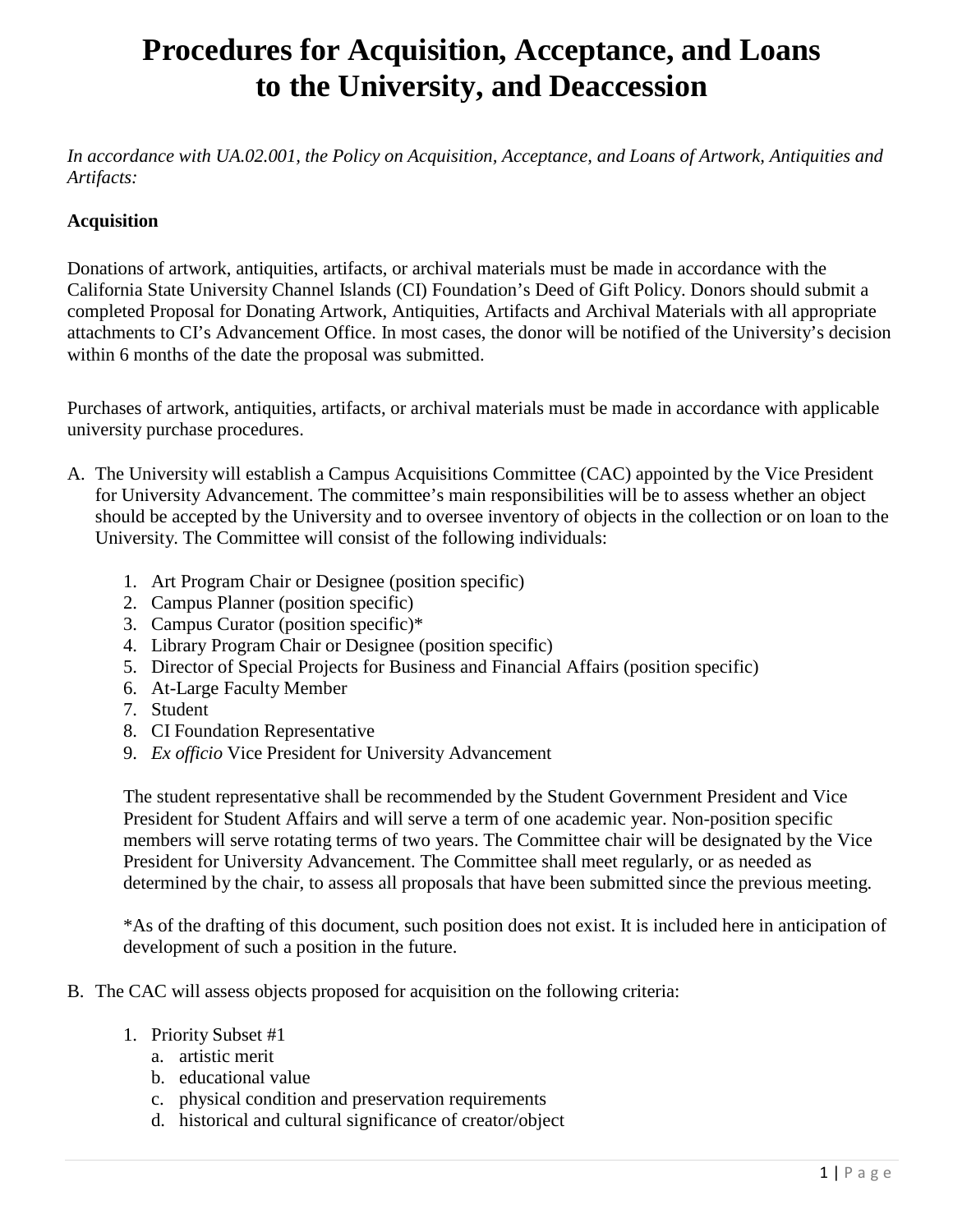- e. architectural, artistic, or intellectual significance to the campus
- f. ability to legally acquire, study, and display object
- 2. Priority Subset #2
	- a. title and/or valid documentation of ownership
	- b. insurance requirements
	- c. determination of an appropriate campus location
	- d. relevance of object to Campus Master Plan (if applicable)
	- e. adherence to fire codes and structural safety
	- f. ability to provide security for the work
	- g. availability of appropriate storage or display facilities
	- h. installation and maintenance needs
	- i. identified funding sources for immediate and long-term needs

In most cases, intellectual property rights should be donated to the University along with the object. Exceptions may be made on a case by case basis. Requests for exceptions must be submitted along with the proposal.

Additionally, the CAC may recommend that acceptance of an object is contingent upon the donation of additional funds for installation and/or storage, maintenance needs and/or long-term care and preservation as required by California Civil Code 987. The CAC, in conjunction with the CI Advancement Office, may suggest as a condition of acceptance that the donor establish an endowment fund for the object or that the University establish an endowment fund to benefit campus collections in their entirety.

#### C. Approval Procedure

- 1. The prospective donor should initially contact University Advancement and submit a Proposal for Donating Artwork, Antiquities or Artifacts to the Vice President for University Advancement.
	- a. The proposal must be submitted via the official Proposal for Donating Artwork, Antiquities or Artifacts form. The form shall include known information pertinent to all criteria, proposed text for accompanying plaque or display label (if applicable), and a portfolio containing information about the object and artist, provenance, renderings and/or photographs of the object, and, when available, a statement by the artist as to his/her intent in creating the object.
- 2. University Advancement reviews the proposal and submits it to the CAC.
- 3. The CAC assesses the proposal based on the criteria outlined in this policy.
	- a. The CAC shall first assess the proposal for priority subset #1 and will move forward to priority subset #2 based on a majority vote. The CAC shall consult appropriate campus parties, including the Physical Master Plan Committee (PMPC) if applicable, as necessary to make accurate and valid assessments of all criteria.
	- b. The CAC will work in conjunction with the Vice President for University Advancement (VPUA) who will act as the liaison between the University and the donor to gather further information, discuss additional funding, and draft a donor agreement if necessary.
- 4. Upon the recommendation of the CAC and University Advancement, the proposal is sent to the President for final approval and then forwarded to the CI Foundation for acceptance of the object(s). The VPUA shall inform the donor of the final decision of the University.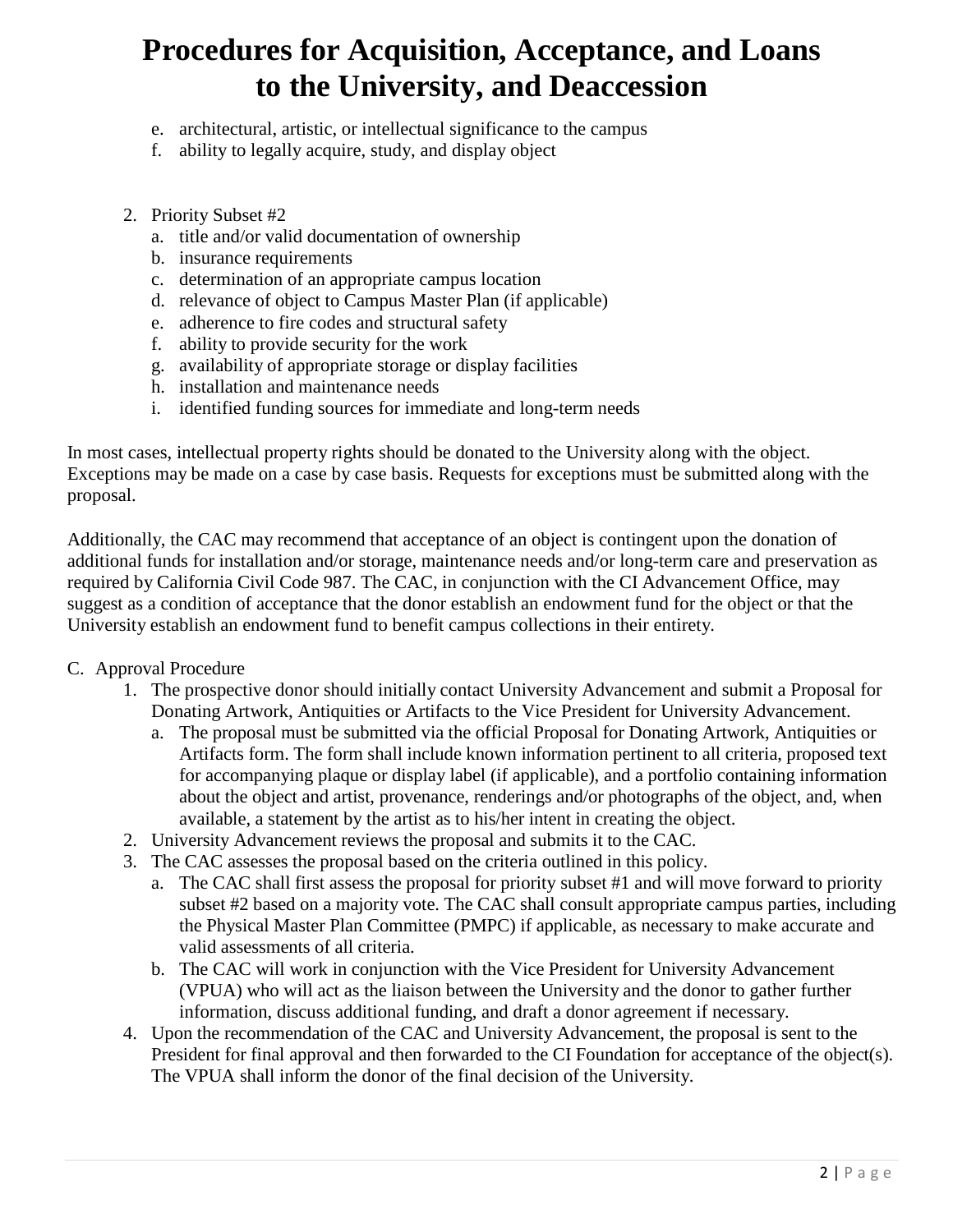### D. Plaques or Display Labels

- 1. Plaques and display labels shall be in a format appropriate to the piece, location, and structure, and responsive to the Campus Master Plan.
- 2. Draft text for the accompanying plaque or display labels should be included in the proposal. All publicly displayed works should be accompanied with a plaque or display label stating the artist and title of the work and may, at the donor's request or determination of the CAC or Campus Curator, include additional language.

All original documentation related to the acquisition/acceptance of an object will be retained by the CI Foundation, and shared with CAC, Campus Curator, and other parties as needed to ensure proper cataloguing, display, and care of objects governed by these procedures.

#### **Loans to the University**

The University may consider housing objects on loan.

- E. General Loan Procedures
	- 1. Faculty, Program(s), Administrative unit(s), CI staff, community member(s) or institution(s)/association(s) submitting the loan request shall assume full responsibility for the object(s) for the duration of the loan contract.

Those submitting the loan request are advised to determine whether the objects proposed for loan would be covered under existing University insurance, or whether additional insurance is needed or desirable.

- 2. Faculty, Program(s), Administrative unit(s), CI staff, community member(s) or institution(s)/association(s) submitting the request must have an appropriate loan agreement and or contract with the owner of the work and/or the artist(s) whose works are to be displayed. The loan agreement and/or contract must be submitted to the CAC with the request. If a loan agreement or contract is not required due to special circumstances a short statement explaining the situation will suffice.
- 3. The loan contract shall indicate whether the loan is intended to be of a long-term or a short-term nature.
	- a. Long-Term Loans
		- i. Objects on loan for a term longer than one calendar year are considered long-term loans.
		- ii. Objects proposed for long-term loan shall be evaluated under the same criteria as acquisitions, as indicated by Priority Subsets #1 and #2
	- iii. As objects on loan are typically intended for immediate installation and display, the loan proposal shall indicate clearly the display location and any special requirements for display, together with evidence of consultation with and approval by any relevant parties demonstrated by letters of support, and evidence of ability to meet the terms and requirements of the display
	- b. Short-Term Loans
		- i. Objects on loan for a term of one calendar year or less are considered short-term loans
		- ii. Objects proposed for long-term loan shall be evaluated under the same criteria as acquisitions, as indicated by Priority Subsets #1 and #2
	- iii. As objects on loan are typically intended for immediate installation and display, the loan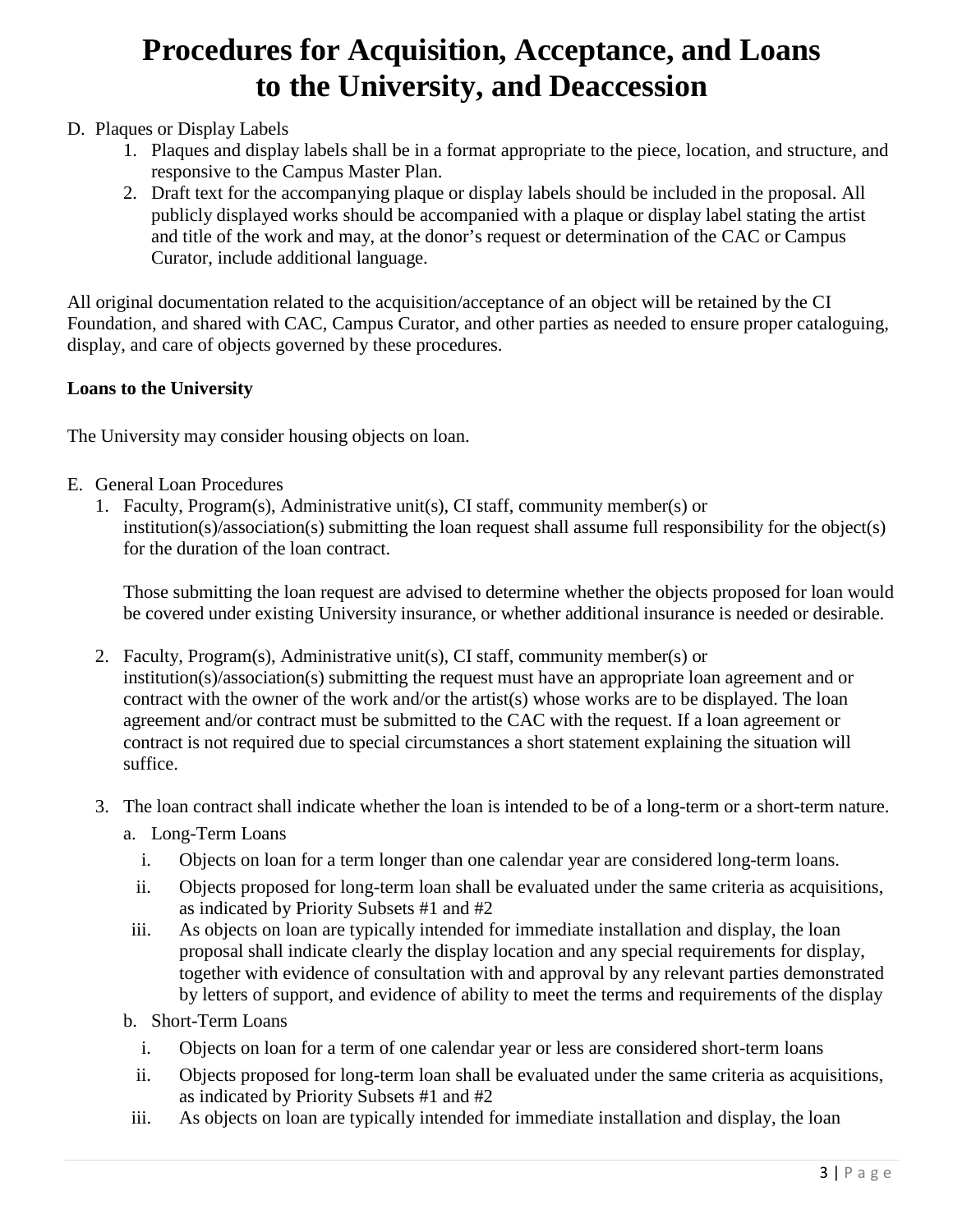proposal shall indicate clearly the display location and any special requirements for display, together with evidence of consultation with and approval by any relevant parties demonstrated by letters of support, and evidence of ability to meet the terms and requirements of the display

- iv. Short-term loans may be converted to long-term loans
	- a. Requests for conversion must be submitted to the CAC at least six weeks prior to the short-term loan ending date
	- b. The request will be considered according to the process for long-term loans
	- c. Proposers are responsible for submitting any additional documentation or letters of support necessary for full consideration of the conversion request.
- 4. The loan contract shall be agreed upon by all parties, including the CAC and the owner.
- 5. The loan request, including supporting documentation, must be submitted at least six weeks prior to the exhibition/event.
- 6. A condition report shall be submitted to the CAC by the borrowing department prior to and at the conclusion of each loan. The report submitted prior to borrowing must be approved by the object's owner.
- 7. The specific location/display of works accepted for loan must be approved by the CAC. The CAC must be notified of intent to move an object on loan to a new location or to return the object to the owner if the move or return is other than what was specified in the previously agreed upon contract.
- 8. The individuals, administrative units and/or the institutions/ associations submitting the loan request will be responsible for all expenses required for installation, display, and removal. If other arrangements have been made, a short statement should be submitted to the CAC explaining the situation.

All original documentation related to the receipt on loan of an object will be retained by the CI Foundation, and shared with CAC, Campus Curator, and other parties as needed to ensure proper cataloguing, display, and care of objects governed by these procedures. A copy shall be retained by the entity submitting the loan request.

#### **Deaccession**

On rare occasions, the removal of an object from the University's collection may be warranted. Deaccession involves careful consideration of public opinion and professional judgment to ensure that the integrity of the object, artist and public is respected.

- F. A request for review for deaccession should include the following:
	- 1. The reason deaccession is requested.
	- 2. The estimated current value of the object.
	- 3. The acquisition method and cost, if any.
	- 4. Written evaluation from a disinterested and qualified professional such as an engineer, conservator, architect, art historian, or other relevant expert.
	- 5. Photographs indicating the status of the object.
	- 6. The contract with the object's donor, the contract with the artist, and any other relevant agreement.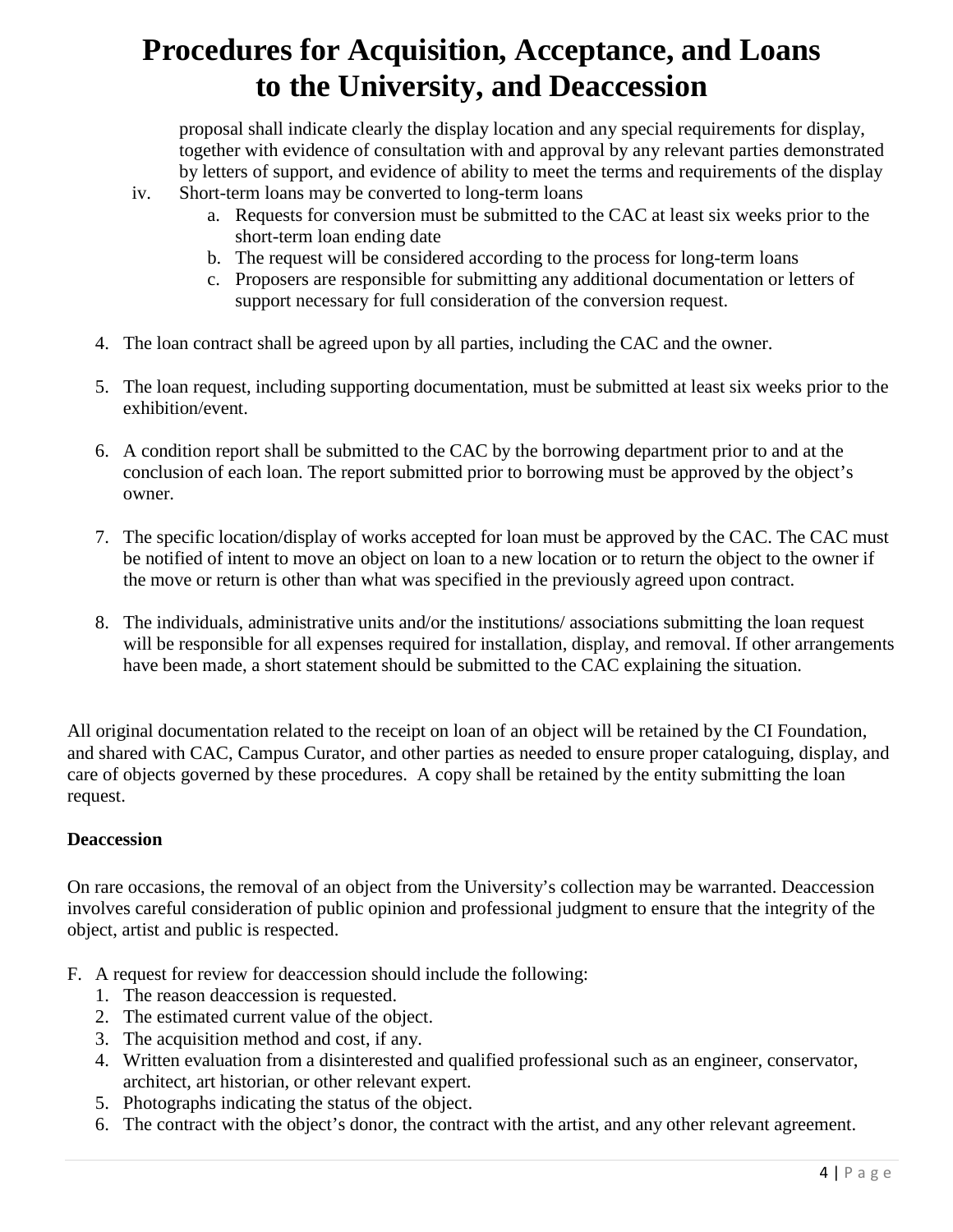- 7. Written recommendations of other parties with interest in the disposition of the object.
- 8. Any articles regarding the object or evidence of public debate or written correspondence concerning the object.
- 9. Identification of the party making the request, relationship to the university, and acknowledgement of head of division (if applicable).
- G. The following reasons may be cause for deaccession of an object from the University's collections:
	- 1. Possession of the object on the part of the University is deemed unlawful.
	- 2. The condition or security of the object cannot be reasonably guaranteed.
	- 3. The object requires excessive maintenance or has faults of design or workmanship and repair or remedy is impractical or unfeasible.
	- 4. The object has been damaged and repair is impractical or unfeasible.
	- 5. The object endangers public safety.
	- 6. Significant changes in the use, character or design of the site have occurred, which affect the integrity of the object.
	- 7. Significant adverse public reaction over an extended period of time.
	- 8. The artistic merit, educational value, or ethical possession of the object is called into question.
	- 9. The University wishes to replace the object with a more appropriate object of the same type or by the same artist.
	- 10. A written request from the artist has been received.
	- 11. Other relevant and valid considerations not listed above.
- H. Review of the Request for Deaccession
	- 1. The CAC shall review the case made for deaccession of the object in a timely manner
	- 2. The CAC shall review the agreement governing acquisition or receipt of the object
	- 3. The CAC or other party shall notify the artist, donor, or other entities as required by the terms of that agreement
	- 4. Special cases:
		- a. In the case of objects by living artists, an attempt should be made to inform them of this intention, as appropriate
		- b. In the case of controversial objects:
			- i. The CAC shall recommend to the President reasonable measures to address the concerns outlined in the request for review for deaccession
			- ii. If the CAC determines that reasonable efforts have been made to resolve the concern which prompted the review and that these efforts have failed to resolve the concerns, then the object may be considered for deaccession
	- 5. If the CAC determines that deaccession is warranted, then the object may be removed from CI's collection with the approval of the President
- I. The following courses of action in order of priority shall be followed if an object is approved by the President for removal from CI's collection:
	- 1. Objects acquired through donation:
		- a. Objects acquired by donation should be offered in the first instance to the donor.
		- b. If the object intended for deaccession was obtained subject to restrictions which are inconsistent with deaccession, and if the donor is still living, every attempt shall be made to obtain from the donors a written waiver and consent to its deaccession; or, if the donor is no longer living, every attempt will be made to contact the heirs or the estate to receive such a waiver.